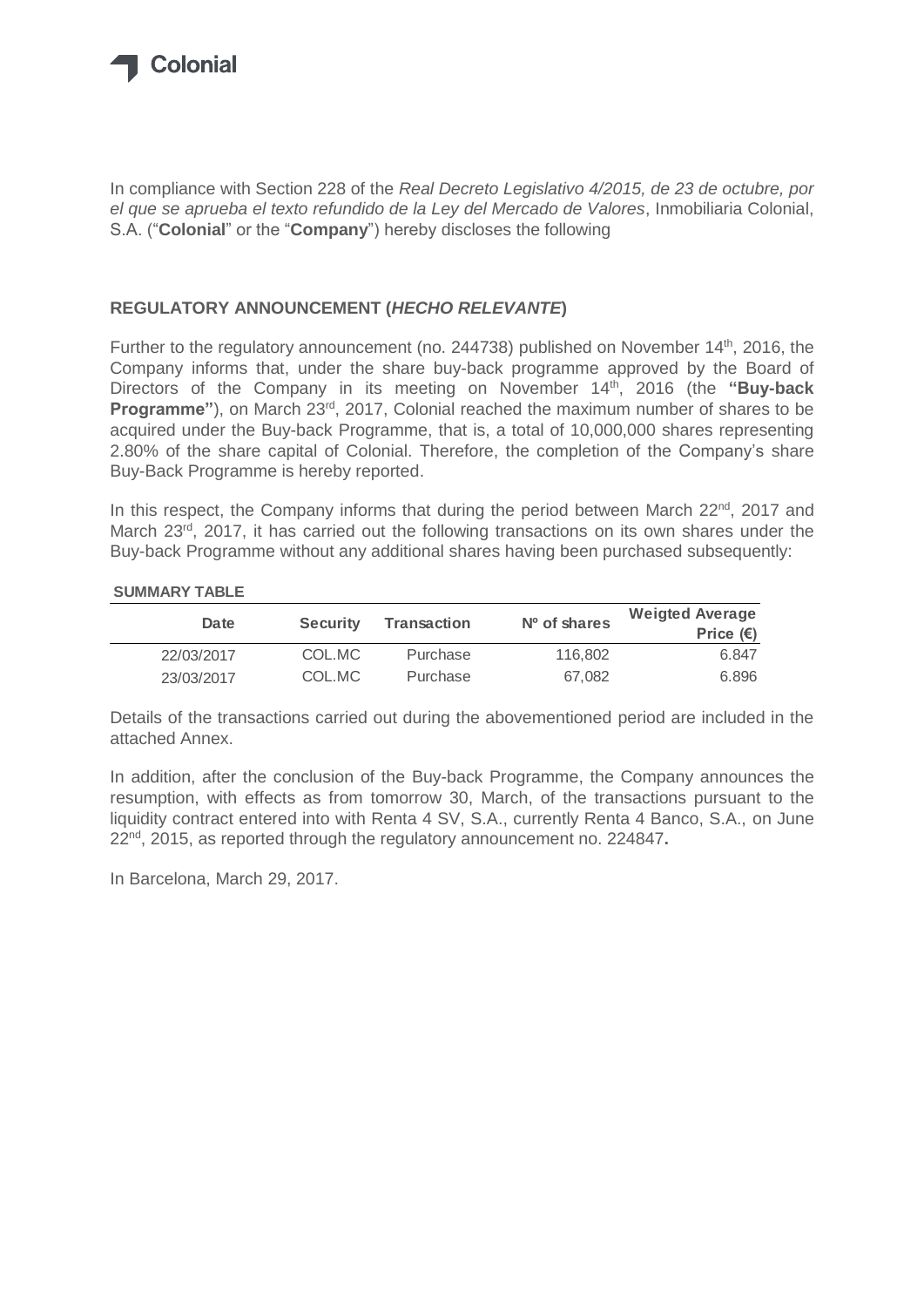# Colonial

### **ANNEX**

| Date       | <b>Security</b> | Transaction | Nº of shares | Price $(E)$ | Intermediary        |
|------------|-----------------|-------------|--------------|-------------|---------------------|
| 22/03/2017 | COL.MC          | Purchase    | 1,607        | 6.858       | Renta 4 Banco, S.A  |
| 22/03/2017 | COL.MC          | Purchase    | 1,774        | 6.856       | Renta 4 Banco, S.A  |
| 22/03/2017 | COL.MC          | Purchase    | 1,516        | 6.843       | Renta 4 Banco, S.A  |
| 22/03/2017 | COL.MC          | Purchase    | 4,002        | 6.844       | Renta 4 Banco, S.A  |
| 22/03/2017 | COL.MC          | Purchase    | 1,163        | 6.845       | Renta 4 Banco, S.A  |
| 22/03/2017 | COL.MC          | Purchase    | 2,404        | 6.846       | Renta 4 Banco, S.A  |
| 22/03/2017 | COL.MC          | Purchase    | 1,730        | 6.848       | Renta 4 Banco, S.A  |
| 22/03/2017 | COL.MC          | Purchase    | 3,223        | 6.849       | Renta 4 Banco, S.A  |
| 22/03/2017 | COL.MC          | Purchase    | 2,235        | 6.850       | Renta 4 Banco, S.A  |
| 22/03/2017 | COL.MC          | Purchase    | 2,015        | 6.851       | Renta 4 Banco, S.A  |
| 22/03/2017 | COL.MC          | Purchase    | 4,034        | 6.852       | Renta 4 Banco, S.A  |
| 22/03/2017 | COL.MC          | Purchase    | 567          | 6.855       | Renta 4 Banco, S.A  |
| 22/03/2017 | COL.MC          | Purchase    | 850          | 6.820       | Renta 4 Banco, S.A  |
| 22/03/2017 | COL.MC          | Purchase    | 2,504        | 6.824       | Renta 4 Banco, S.A  |
| 22/03/2017 | COL.MC          | Purchase    | 3,913        | 6.825       | Renta 4 Banco, S.A  |
| 22/03/2017 | COL.MC          | Purchase    | 474          | 6.826       | Renta 4 Banco, S.A  |
| 22/03/2017 | COL.MC          | Purchase    | 1,809        | 6.827       | Renta 4 Banco, S.A  |
| 22/03/2017 | COL.MC          | Purchase    | 2,115        | 6.828       | Renta 4 Banco, S.A  |
| 22/03/2017 | COL.MC          | Purchase    | 4,256        | 6.829       | Renta 4 Banco, S.A  |
| 22/03/2017 | COL.MC          | Purchase    | 3,169        | 6.830       | Renta 4 Banco, S.A  |
| 22/03/2017 | COL.MC          | Purchase    | 5,280        | 6.831       | Renta 4 Banco, S.A  |
| 22/03/2017 | COL.MC          | Purchase    | 4,836        | 6.832       | Renta 4 Banco, S.A  |
| 22/03/2017 | COL.MC          | Purchase    | 853          | 6.833       | Renta 4 Banco, S.A  |
| 22/03/2017 | COL.MC          | Purchase    | 6,706        | 6.835       | Renta 4 Banco, S.A  |
| 22/03/2017 | COL.MC          | Purchase    | 2,274        | 6.836       | Renta 4 Banco, S.A  |
| 22/03/2017 | COL.MC          | Purchase    | 2,511        | 6.837       | Renta 4 Banco, S.A  |
| 22/03/2017 | COL.MC          | Purchase    | 755          | 6.839       | Renta 4 Banco, S.A  |
| 22/03/2017 | COL.MC          | Purchase    | 4,125        | 6.841       | Renta 4 Banco, S.A  |
| 22/03/2017 | COL.MC          | Purchase    | 7,678        | 6.842       | Renta 4 Banco, S.A  |
| 22/03/2017 | COL.MC          | Purchase    | 769          | 6.860       | Renta 4 Banco, S.A  |
| 22/03/2017 | COL.MC          | Purchase    | 5,248        | 6.862       | Renta 4 Banco, S.A  |
| 22/03/2017 | COL.MC          | Purchase    | 5,027        | 6.863       | Renta 4 Banco, S.A  |
| 22/03/2017 | COL.MC          | Purchase    | 5,954        | 6.864       | Renta 4 Banco, S.A  |
| 22/03/2017 | COL.MC          | Purchase    | 1,606        | 6.865       | Renta 4 Banco, S.A  |
| 22/03/2017 | COL.MC          | Purchase    | 2,418        | 6.866       | Renta 4 Banco, S.A  |
| 22/03/2017 | COL.MC          | Purchase    | 3,639        | 6.867       | Renta 4 Banco, S.A  |
| 22/03/2017 | COL.MC          | Purchase    | 5,124        | 6.869       | Renta 4 Banco, S.A  |
| 22/03/2017 | COL.MC          | Purchase    | 2,019        | 6.870       | Renta 4 Banco, S.A  |
| 22/03/2017 | COL.MC          | Purchase    | 2,101        | 6.871       | Renta 4 Banco, S.A  |
| 22/03/2017 | COL.MC          | Purchase    | 2,519        | 6.874       | Renta 4 Banco, S.A  |
| 23/03/2017 | COL.MC          | Purchase    | 1,980        | 6.930       | Renta 4 Banco, S.A. |
| 23/03/2017 | COL.MC          | Purchase    | 1,388        | 6.929       | Renta 4 Banco, S.A  |
| 23/03/2017 | COL.MC          | Purchase    | 8,152        | 6.914       | Renta 4 Banco, S.A  |
| 23/03/2017 | COL.MC          | Purchase    | 1,316        | 6.915       | Renta 4 Banco, S.A  |
| 23/03/2017 | COL.MC          | Purchase    | 1,556        | 6.917       | Renta 4 Banco, S.A  |
| 23/03/2017 | COL.MC          | Purchase    | 944          | 6.918       | Renta 4 Banco, S.A  |
| 23/03/2017 | COL.MC          | Purchase    | 210          | 6.920       | Renta 4 Banco, S.A  |
| 23/03/2017 | COL.MC          | Purchase    | 2,332        | 6.922       | Renta 4 Banco, S.A  |
| 23/03/2017 | COL.MC          | Purchase    | 53           | 6.924       | Renta 4 Banco, S.A  |
| 23/03/2017 | COL.MC          | Purchase    | 420          | 6.925       | Renta 4 Banco, S.A  |
| 23/03/2017 | COL.MC          | Purchase    | 1,388        | 6.926       | Renta 4 Banco, S.A  |
| 23/03/2017 | COL.MC          | Purchase    | 1,491        | 6.927       | Renta 4 Banco, S.A  |
| 23/03/2017 | COL.MC          | Purchase    | 4,016        | 6.848       | Renta 4 Banco, S.A  |